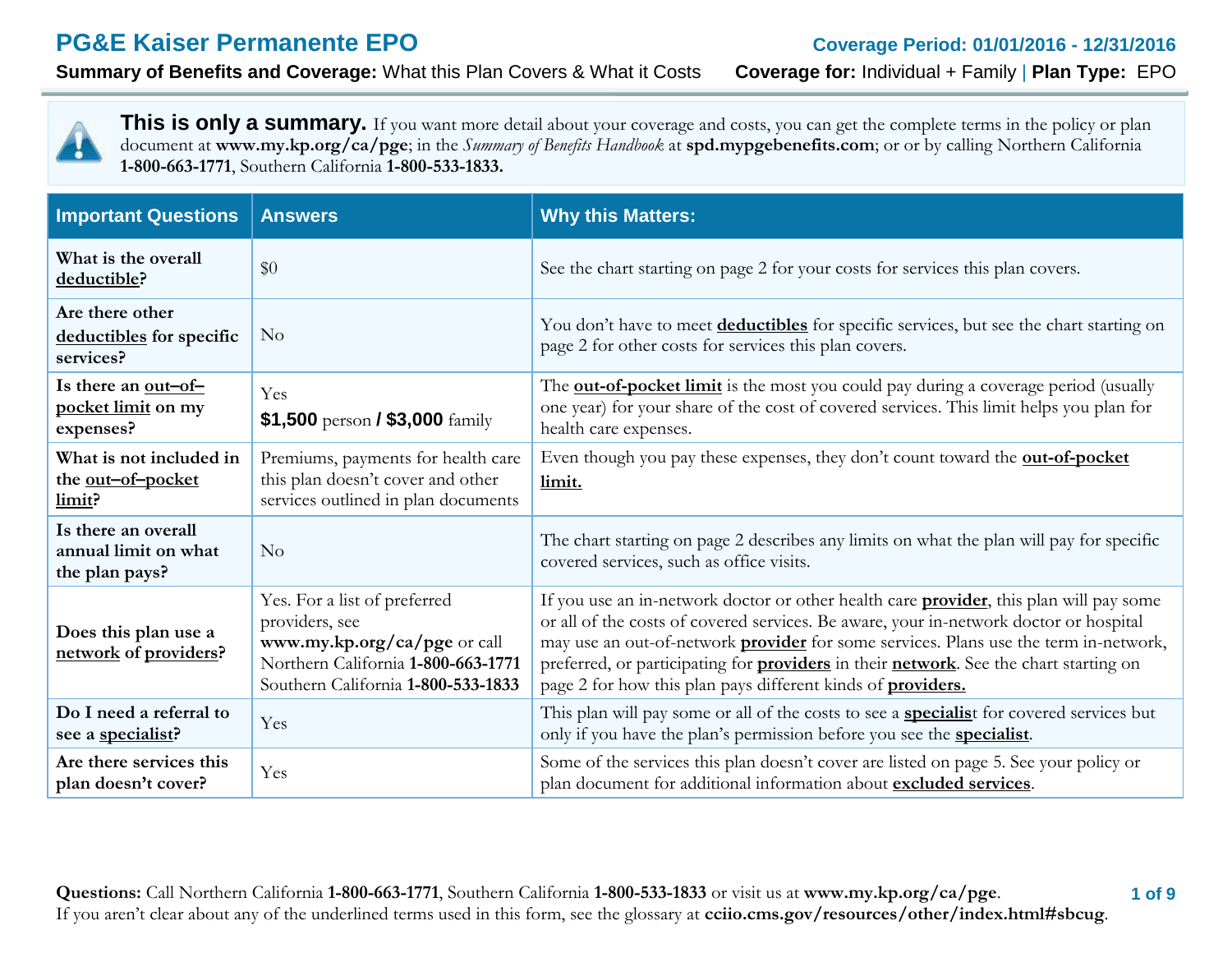# **PG&E Kaiser Permanente EPO Coverage Period: 01/01/2016 - 12/31/2016**

**Summary of Benefits and Coverage:** What this Plan Covers & What it Costs **Coverage for:** Individual + Family | **Plan Type:** EPO



- **Coinsurance** is *your* share of the costs of a covered service, calculated as a percentage of the **allowed amount** for the service. For example, if the plan's **allowed amount** for an overnight hospital stay is \$1,000, your **coinsurance** payment of 20% would be \$200. This may change if you haven't met your **deductible**.
- The amount the plan pays for covered services is based on the **allowed amount**. If an out-of-network **provider** charges more than the **allowed amount**, you may have to pay the difference. For example, if an out-of-network hospital charges \$1,500 for an overnight stay and the **allowed amount** is \$1,000, you may have to pay the \$500 difference. (This is called **balance billing**.)
- This plan may encourage you to use **plan providers** by charging you lower **deductibles**, **copayments** and **coinsurance** amounts.

| <b>Common</b><br><b>Medical Event</b>                                                                        | <b>Services You May Need</b>                        | <b>Your Cost if</b><br><b>You Use an</b><br><b>In-Network</b><br><b>Provider</b> | <b>Your Cost if</b><br><b>You Use an</b><br>Out-of-<br><b>Network</b><br><b>Provider</b> | <b>Limitations &amp; Exceptions</b>                                                                                                                |
|--------------------------------------------------------------------------------------------------------------|-----------------------------------------------------|----------------------------------------------------------------------------------|------------------------------------------------------------------------------------------|----------------------------------------------------------------------------------------------------------------------------------------------------|
|                                                                                                              | Primary care visit to treat an injury or<br>illness | \$10 copayment                                                                   | Not covered                                                                              | -none-                                                                                                                                             |
|                                                                                                              | Specialist visit                                    | \$10 copayment                                                                   | Not covered                                                                              | -none-                                                                                                                                             |
| If you visit a health<br>care provider's office or<br>clinic                                                 | Other practitioner office visit                     | \$10 copayment                                                                   | Not covered                                                                              | Chiroporactic visits: Self-referral allowed;<br>no preauthorization needed<br>Acupuncture visits: Referral required<br>from a Kaiser physician     |
|                                                                                                              | Preventive care/screening/immunization              | \$0                                                                              | Not covered                                                                              | -none-                                                                                                                                             |
|                                                                                                              | Diagnostic test (X-ray, blood work)                 | \$0                                                                              | Not covered                                                                              | -none–                                                                                                                                             |
| If you have a test                                                                                           | Imaging (CT/PET scans, MRIs)                        | \$0                                                                              | Not covered                                                                              | -none-                                                                                                                                             |
| If you need drugs to                                                                                         | Generic drugs                                       | \$10 copayment                                                                   | Not covered                                                                              | Up to 100-day supply                                                                                                                               |
| treat your illness or                                                                                        | Preferred brand drugs                               | \$10 copayment                                                                   | Not covered                                                                              | Up to 100-day supply                                                                                                                               |
| condition<br>More information about<br>prescription drug<br>coverage is available at<br>www.my.kp.org/ca/pge | Non-preferred brand drugs                           | \$10 copayment                                                                   | Not covered                                                                              | Up to 100-day supply                                                                                                                               |
|                                                                                                              | Specialty drugs                                     | \$10 copayment                                                                   | Not covered                                                                              | Up to 100-day supply; 50% coinsurance<br>for drugs for treatment of infertility and<br>sexual dysfunction; memory enhancement<br>drugs not covered |

 **2 of 9 Questions:** Call Northern California **1-800-663-1771**, Southern California **1-800-533-1833** or visit us at **[www.my.kp.org/ca/pge](http://www.my.kp.org/ca/pge)**. If you aren't clear about any of the underlined terms used in this form, see the glossary at **cciio.cms.gov/resources/other/index.html#sbcug**.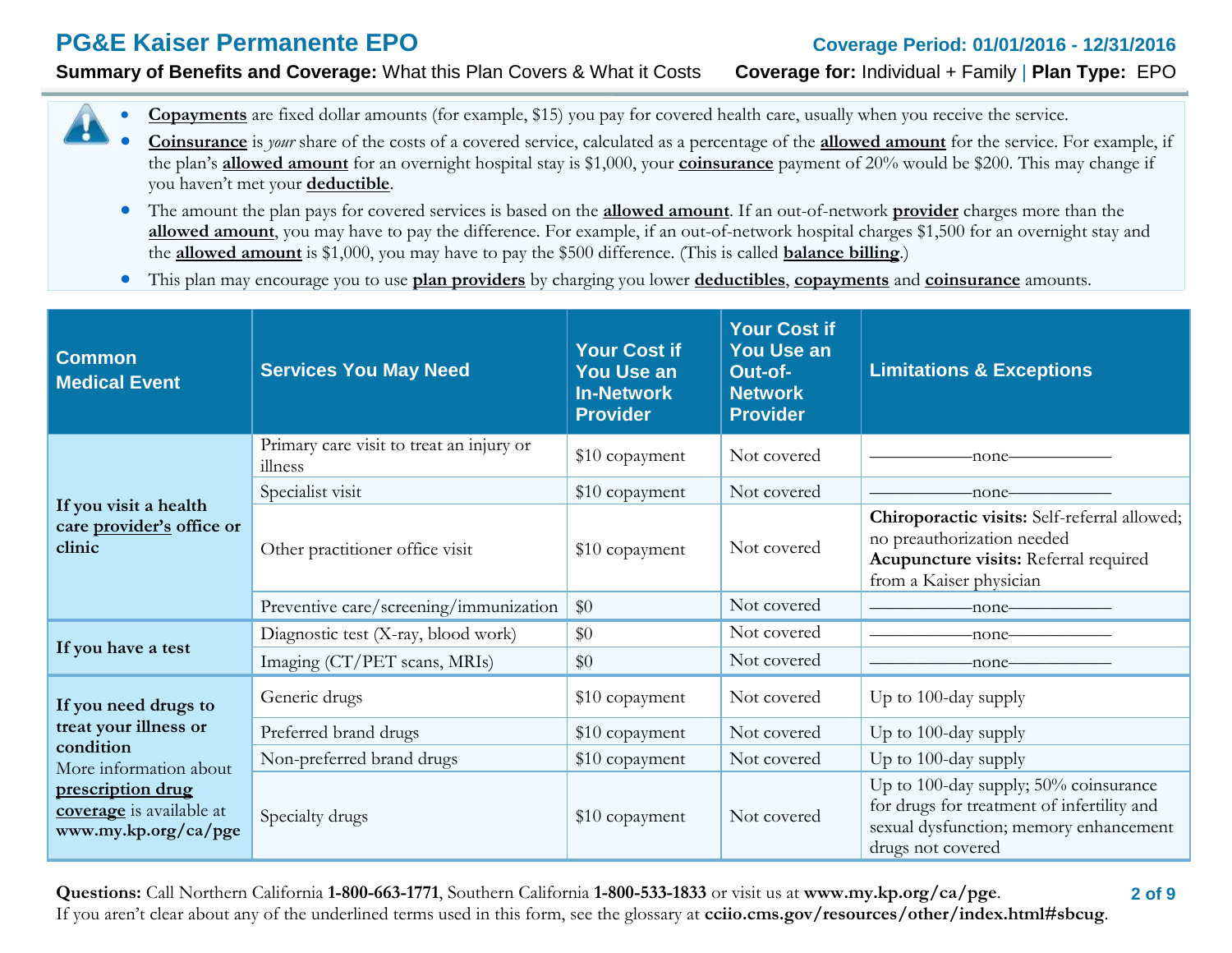**Summary of Benefits and Coverage:** What this Plan Covers & What it Costs **Coverage for:** Individual + Family | **Plan Type:** EPO

| <b>Common</b><br><b>Medical Event</b>                            | <b>Services You May Need</b>                                                | <b>Your Cost if</b><br><b>You Use an</b><br><b>In-Network</b><br><b>Provider</b> | <b>Your Cost if</b><br><b>You Use an</b><br>Out-of-<br><b>Network</b><br><b>Provider</b> | <b>Limitations &amp; Exceptions</b>                                                                                                                                                                                                                                                                                               |
|------------------------------------------------------------------|-----------------------------------------------------------------------------|----------------------------------------------------------------------------------|------------------------------------------------------------------------------------------|-----------------------------------------------------------------------------------------------------------------------------------------------------------------------------------------------------------------------------------------------------------------------------------------------------------------------------------|
| If you have outpatient<br>surgery                                | Facility fee (e.g., ambulatory surgery<br>center)<br>Physician/surgeon fees | \$0                                                                              | Not covered                                                                              | $-$ none $-$<br>-none-                                                                                                                                                                                                                                                                                                            |
| If you need immediate<br>medical attention                       | Emergency room services<br>Emergency medical transportation<br>Urgent care  | \$25 copayment / visit<br>\$0 copayment / trip<br>\$10 copayment / visit         |                                                                                          | -none-<br>-none-<br>-none-                                                                                                                                                                                                                                                                                                        |
| If you have a hospital<br>stay                                   | Facility fee (e.g., hospital room)<br>Physician/surgeon fee                 | \$0                                                                              | Not covered                                                                              | -none-<br>-none-                                                                                                                                                                                                                                                                                                                  |
| If you have mental<br>health, behavioral<br>health, or substance | Mental/behavioral health outpatient<br>services                             | \$10/ individual<br>visit<br>$$5/$ group visit                                   | Not covered                                                                              | -none-                                                                                                                                                                                                                                                                                                                            |
|                                                                  | Mental/behavioral health inpatient<br>services                              | \$0                                                                              | Not covered                                                                              | $-$ none $-$                                                                                                                                                                                                                                                                                                                      |
|                                                                  | Substance use disorder outpatient<br>services                               | \$10/ individual<br>visit<br>\$5/group visit                                     | Not covered                                                                              | $-none$ — $\qquad$ — $\qquad$ — $\qquad$ — $\qquad$ — $\qquad$ — $\qquad$ — $\qquad$ — $\qquad$ — $\qquad$ — $\qquad$ — $\qquad$ $\qquad$ $\qquad$ $\qquad$ $\qquad$ $\qquad$ $\qquad$ $\qquad$ $\qquad$ $\qquad$ $\qquad$ $\qquad$ $\qquad$ $\qquad$ $\qquad$ $\qquad$ $\qquad$ $\qquad$ $\qquad$ $\qquad$ $\qquad$ $\qquad$ $\$ |
| abuse needs                                                      | Substance use disorder inpatient services                                   | \$0                                                                              | Not covered                                                                              | May use ValueOptions or Kaiser for<br>detoxification. All other residential<br>inpatient treatment is available through<br>ValueOptions network only, not Kaiser.<br>All ValueOptions treatment requires<br>preauthorization; no limit on number of<br>stays.                                                                     |
| If you are pregnant                                              | Prenatal and postnatal care                                                 | \$0                                                                              | Not covered                                                                              | -none-                                                                                                                                                                                                                                                                                                                            |
|                                                                  | Delivery and all inpatient services                                         | \$0                                                                              | Not covered                                                                              | -none-                                                                                                                                                                                                                                                                                                                            |

 **3 of 9 Questions:** Call Northern California **1-800-663-1771**, Southern California **1-800-533-1833** or visit us at **[www.my.kp.org/ca/pge](http://www.my.kp.org/ca/pge)**. If you aren't clear about any of the underlined terms used in this form, see the glossary at **cciio.cms.gov/resources/other/index.html#sbcug**.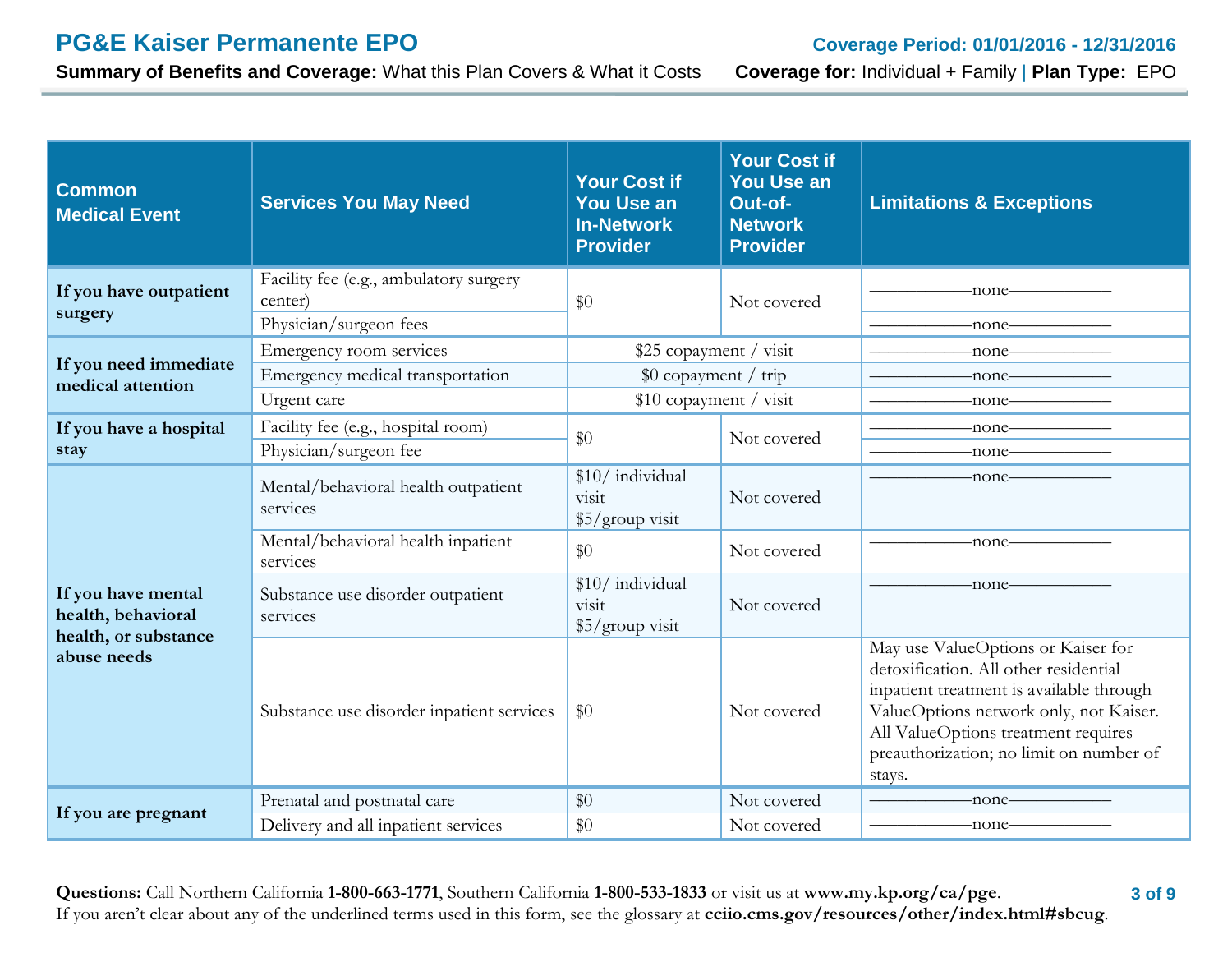# **PG&E Kaiser Permanente EPO Coverage Period: 01/01/2016 - 12/31/2016**

**Summary of Benefits and Coverage:** What this Plan Covers & What it Costs **Coverage for:** Individual + Family | **Plan Type:** EPO

| <b>Common</b><br><b>Medical Event</b>                                   | <b>Services You May Need</b>    | <b>Your Cost if</b><br><b>You Use an</b><br>In-Network<br><b>Provider</b> | <b>Your Cost if</b><br><b>You Use an</b><br>Out-of-<br><b>Network</b><br><b>Provider</b> | <b>Limitations &amp; Exceptions</b>                                                                                                |
|-------------------------------------------------------------------------|---------------------------------|---------------------------------------------------------------------------|------------------------------------------------------------------------------------------|------------------------------------------------------------------------------------------------------------------------------------|
|                                                                         | Home health care                | \$0                                                                       | Not covered                                                                              | 3 visits per day; 100 visits per calendar year                                                                                     |
| If you need help<br>recovering or have<br>other special health<br>needs | Rehabilitation services         | \$10 copayment                                                            | Not covered                                                                              | -none-                                                                                                                             |
|                                                                         | Habilitation services           | \$10 copayment                                                            | Not covered                                                                              | -none–                                                                                                                             |
|                                                                         | Skilled nursing care            | \$0                                                                       | Not covered                                                                              | 100 days per benefit period                                                                                                        |
|                                                                         | Durable medical equipment (DME) | \$0                                                                       | Not covered                                                                              | Must be in accordance with Kaiser's DME<br>formulary guidelines. Formulary includes<br>state mandated items and diabetic supplies. |
|                                                                         | Hospice service                 | \$0                                                                       | Not covered                                                                              | -none–                                                                                                                             |
|                                                                         | Eye exam                        | \$10 copayment                                                            | Not covered                                                                              | -none—                                                                                                                             |
| If your child needs<br>dental or eye care                               | Glasses                         | Not covered                                                               | Not covered                                                                              |                                                                                                                                    |
|                                                                         | Dental check-up                 | Not covered                                                               | Not covered                                                                              | -none–                                                                                                                             |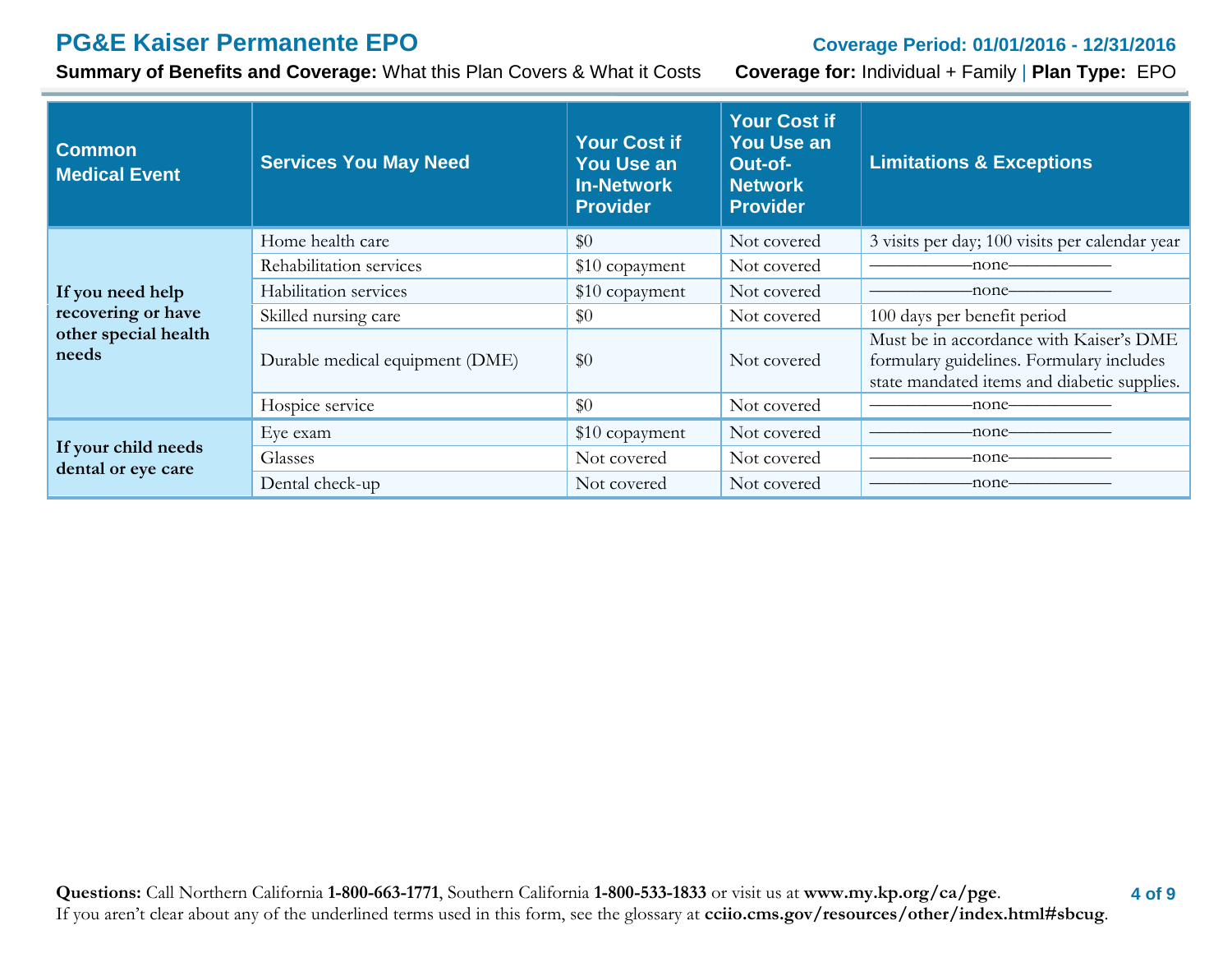### **Excluded Services & Other Covered Services:**

| Services Your Plan Does NOT Cover (This isn't a complete list. Check your policy or plan document for other excluded services.)                          |                                                                                                         |                                                                       |  |  |
|----------------------------------------------------------------------------------------------------------------------------------------------------------|---------------------------------------------------------------------------------------------------------|-----------------------------------------------------------------------|--|--|
| Cosmetic surgery<br>Dental care (Adult)<br>Long-term care                                                                                                | Non-emergency care when traveling outside<br>$\bullet$<br>the U.S.<br>Private-duty nursing<br>$\bullet$ | Routine eye care (Adult)<br>Routine foot care<br>Weight loss programs |  |  |
| Other Covered Services (This isn't a complete list. Check your policy or plan document for other covered services and your costs for these<br>services.) |                                                                                                         |                                                                       |  |  |
| Acupuncture                                                                                                                                              | Chiropractic care<br>$\bullet$                                                                          | Infertility treatment                                                 |  |  |
| Bariatric surgery                                                                                                                                        | Hearing aids (1 per ear every 3 years)                                                                  |                                                                       |  |  |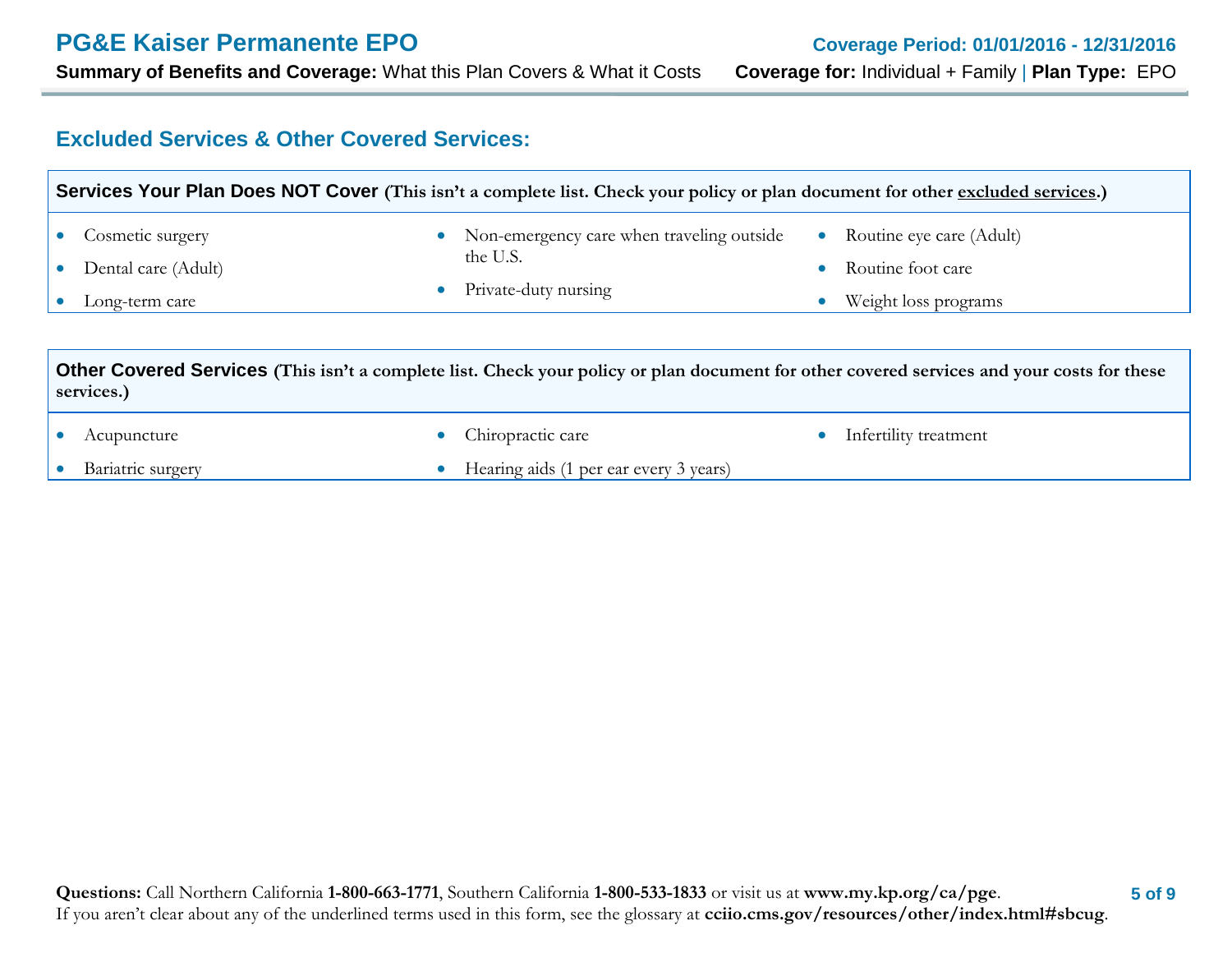### **Your Rights to Continue Coverage:**

If you lose coverage under the plan, then, depending upon the circumstances, federal and state laws may provide protections that allow you to keep health coverage. Any such rights may be limited in duration and will require you to pay a **premium**, which may be significantly higher than the premium you pay while covered under the plan. Other limitations on your rights to continue coverage may also apply.

For more information on your rights to continue coverage, contact the plan: Northern California **1-800-663-1771**; Southern California **1-800-533-1833**. You may also contact your state insurance department, the U.S. Department of Labor, Employee Benefits Security Administration at **1-866-444-3272** or **[www.dol.gov/ebsa](http://www.dol.gov/ebsa)**, or the U.S. Department of Health and Human Services at **1-877-267-2323 x61565** or **[www.cciio.cms.gov](http://www.cciio.cms.gov/)**

### **Your Grievance and Appeals Rights:**

If you have a complaint or are dissatisfied with a denial of coverage for claims under your plan, you may be able to **appeal** or file a **grievance**. For questions about your rights, this notice, or assistance, you can contact:

#### **Medical appeals:**

Kaiser Permanente Insurance Company—Appeals 3701 Boardman-Canfield Road Canfield, OH 44406 Northern California: 1-800-663-1771 Southern California: 1-800-533-1833 Fax: 1-614-212-7110 **[www.mykp.org/ca/pge](http://www.mykp.org/ca/pge)**

#### **Pharmacy related appeals:**

Kaiser Permanente Attn: SFAS National Self Funding 3840 Murphy Canyon Road San Diego, CA 92123 Northern California: 1-800-663-1771 Southern California: 1-800-533-1833 Fax: 1-858-614-7912 **[www.mykp.org/ca/pge](http://www.mykp.org/ca/pge)**

You may also contact the Department of Labor's Employee Benefits Security Administration at 1-866-444-EBSA (3272) or **[www.dol.gov/ebsa/healthreform](http://www.dol.gov/ebsa/healthreform)**.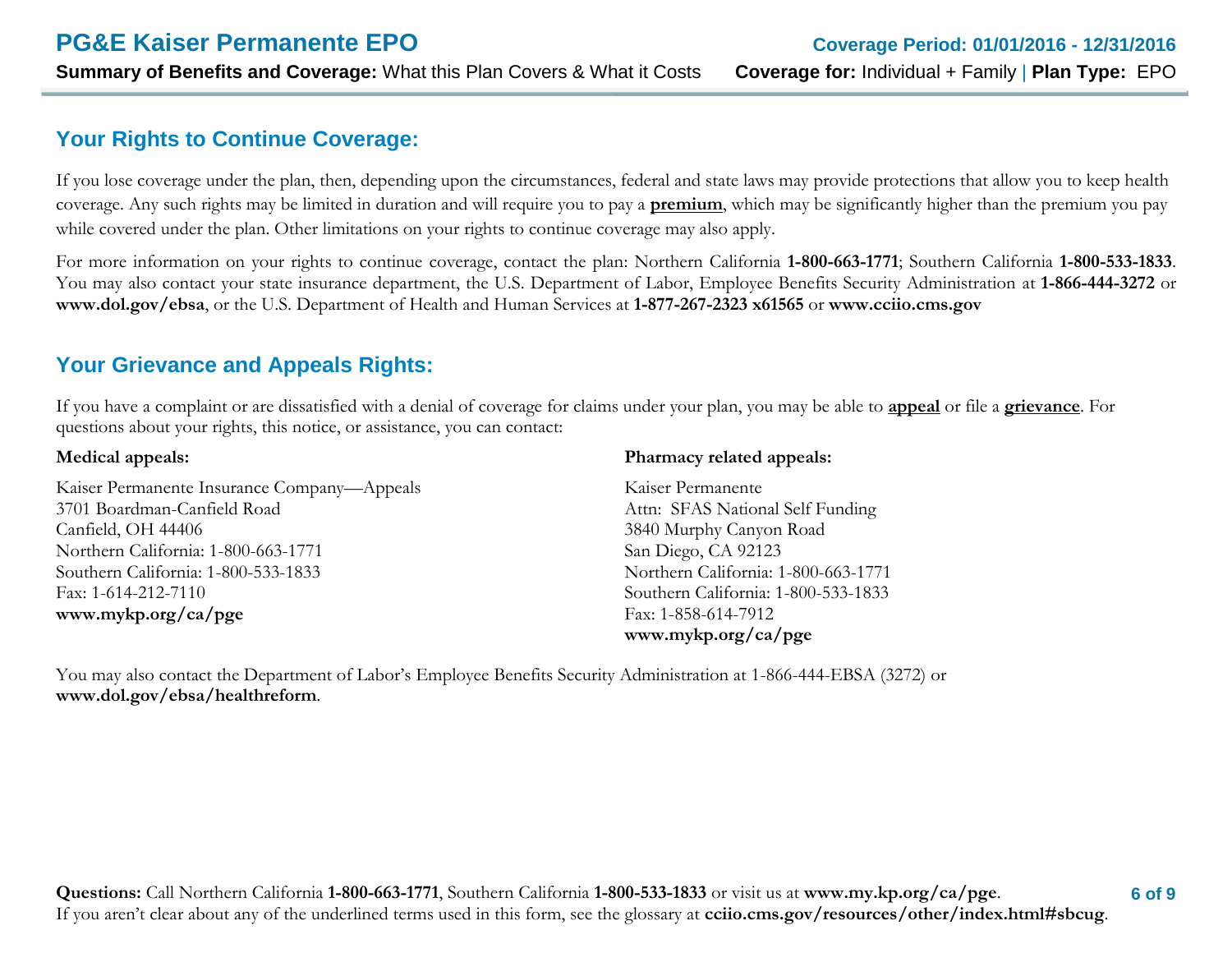### **Does this Coverage Provide Minimum Essential Coverage?**

The Affordable Care Act requires most people to have health care coverage that qualifies as "minimum essential coverage." **This plan or policy does provide minimum essential coverage.** 

### **Does this Coverage Meet the Minimum Value Standard?**

The Affordable Care Act establishes a minimum value standard of benefits of a health plan. The minimum value standard is 60% (actuarial value). **This health coverage does meet the minimum value standard for the benefits it provides.** 

### **Language Access Services:**

Spanish (Español): Para obtener asistencia en Español, llame al 1-800-778-0616.

Tagalog (Tagalog): Kung kailangan ninyo ang tulong sa Tagalog tumawag sa 1-800-278-3296.

Chinese (中文): 如果需要中文的帮助,请拨打这个号码 1-800-757-7585.

Navajo (Dine): Dinek'ehgo shika at'ohwol ninisingo, kwiijigo holne' 1-800-278-3296.

––––––––––––––––––––––*To see examples of how this plan might cover costs for a sample medical situation, see the next page.–––––––––––*–––––––––––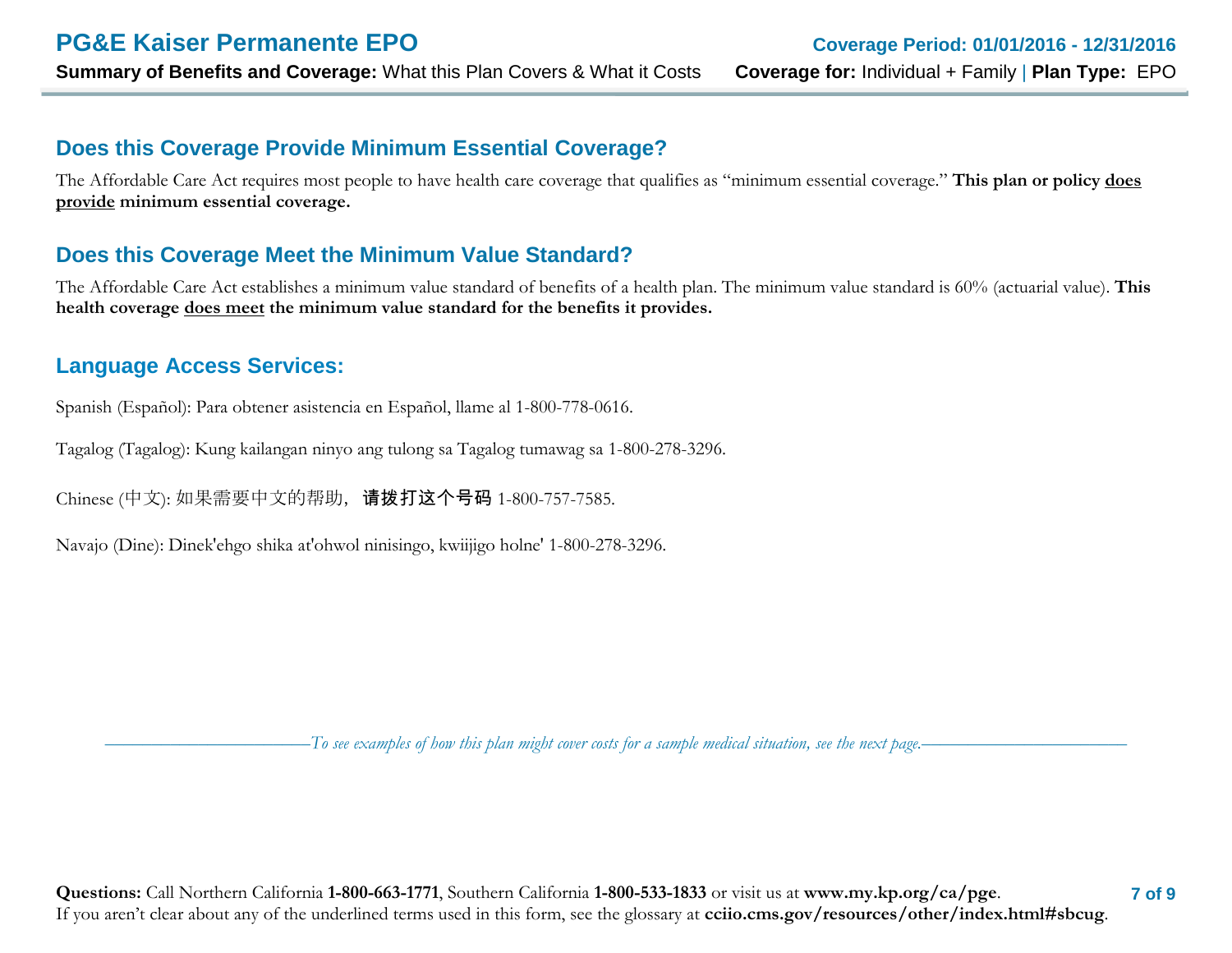# **About these Coverage Examples:**

These examples show how this plan might cover medical care in given situations. Use these examples to see, in general, how much financial protection a sample patient might get if they are covered under different plans.



**This is not a cost estimator.** 

Don't use these examples to estimate your actual costs under this plan. The actual care you receive will be different from these examples, and the cost of that care will also be different.

See the next page for important information about these examples.

**Having a baby** (normal delivery)

- Amount owed to providers: \$7,540
- **Plan pays:** \$7,520
- **Patient pays:** \$20

#### **Sample care costs:**

| Hospital charges (mother)  | \$2,700 |
|----------------------------|---------|
| Routine obstetric care     | \$2,100 |
| Hospital charges (baby)    | \$900   |
| Anesthesia                 | \$900   |
| Laboratory tests           | \$500   |
| Prescriptions              | \$200   |
| Radiology                  | \$200   |
| Vaccines, other preventive | \$40    |
| Total                      | \$7,540 |

#### **Patient pays:**

| Deductibles          |      |
|----------------------|------|
| Copays               | \$20 |
| Coinsurance          |      |
| Limits or exclusions |      |
| Total                | \$20 |

# **Managing type 2 diabetes** (routine maintenance of

a well-controlled condition)

- Amount owed to providers: \$5,400
- **Plan pays:** \$4,900
- **Patient pays:** \$500

#### **Sample care costs:**

| Prescriptions                  | \$2,900 |
|--------------------------------|---------|
| Medical Equipment and Supplies | \$1,300 |
| Office Visits and Procedures   | \$700   |
| Education                      | \$300   |
| Laboratory tests               | \$100   |
| Vaccines, other preventive     | \$100   |
| Total                          | \$5,400 |

### **Patient pays:**

| Deductibles          | \$0   |
|----------------------|-------|
| Copays               | \$500 |
| Coinsurance          | \$0   |
| Limits or exclusions | $\$0$ |
| Total                | \$500 |
|                      |       |